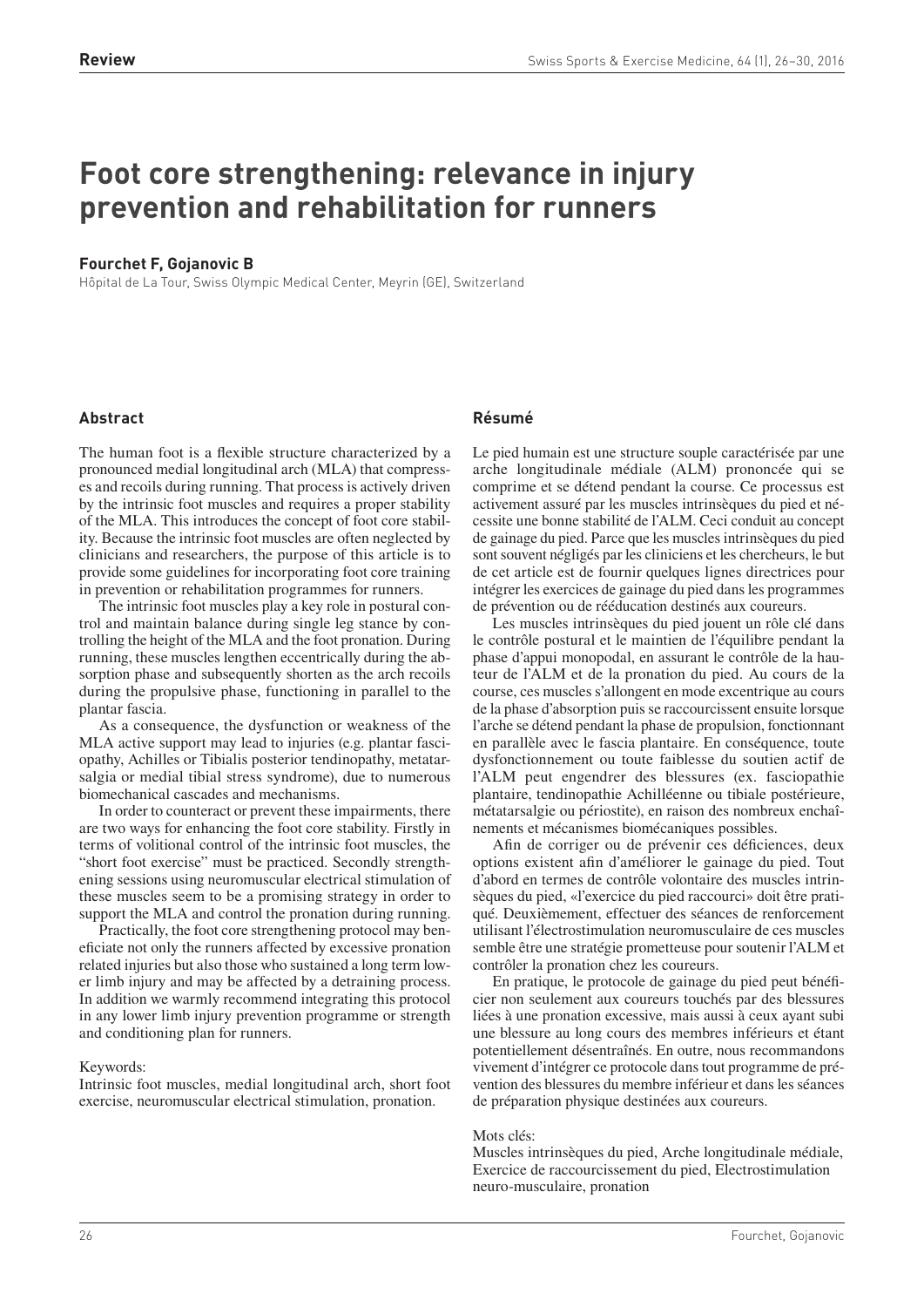## **Introduction**

The human foot is a flexible structure characterized by a pronounced medial longitudinal arch (MLA) that compresses and recoils. This interface allows mechanical energy to be firstly stored and subsequently released during each foot contact while walking and running [1,2]. This is accomplished through the deformation of the MLA, which is controlled by numerous structures including intrinsic foot muscles [3]. That process requires a proper stability of the MLA, which introduces the foot core concept, proposed by McKeon et al. as an extension of the concept of core stability regarding the lumbopelvic region [3]. At the foot plantar sole level, the local stabilisers are the intrinsic muscles with their small moment arms and small cross-sectional areas: they constitute the active subsystem of the foot core. It is worth noting that the extrinsic foot muscles function as the global movers of the foot core to generate the movements of the foot and provide both absorption and propulsion capabilities during dynamic tasks [3]. The passive subsystem of the foot core consists of the bones, ligaments and joint capsules that control the foot's arches. The third subsystem involved in the foot core concept is the neural subsystem which consists of the sensory receptors in the plantar fascia, joint capsules, ligaments, muscles and tendons involved in the active and passive subsystems. The interactions between these three subsystems are further detailed in the paper of McKeon et al. [3].

Because the IFM are most commonly neglected in assessments and treatments, an essential element of foot core stability is not addressed. The purpose of this article is to provide some guidelines for incorporating foot core training in prevention or rehabilitation programmes for runners. Running is a cyclic activity where between 31.6% and 84.9% for an average of 54% of individuals sustain lower extremity injuries [4]. The whole lower limbs musculature is involved during the running gait, including the foot core stabilizers, in other words the intrinsic foot muscles (IFM). It is therefore of interest to assess the role of these muscles while running, to address the potential consequences of a dysfunction of the IFM and then to consider the reinforcement of the MLA in different modes for prevention or rehabilitation.

## **Functions of the intrinsic foot muscles in static and dynamic modes**

As mentioned by Kelly et al., the IFM play a key role in postural control and are very important to stabilise the foot and maintain balance during single leg stance [5]. In addition these muscles are active in maintaining the height of the MLA and reducing foot pronation during static stance [6,7]. The overall action of the IFM in static mode has been summarised under the concept of "active arch buttressing mechanism"; this muscle group being stretched in a similar way to that of the plantar fascia in response to MLA deformation [2].

Fifty years ago, some authors already suggested that the IFM were active stabilisers of the toes during the push off phase of gait and providing resistance to subtalar joint pronation [8,9].

More recently, it has been shown that, during running, the IFM slowly lengthen eccentrically during the MLA compression and subsequently shorten as the arch recoils during the

propulsive phase[10]. Interestingly, the IFM seem to function in parallel to the plantar fascia, actively regulating the stiffness of the foot in response to the magnitude of forces encountered during the running stance phase [10]. These muscles may then contribute to power absorption and generation at the foot, act as protectors of the plantar fascia and facilitate optimal foot ground force transmission [3].

#### **Consequences of intrinsic foot muscles dysfunction or weakness and risk of injuries for runners**

As it is established that IFM play a critical role during the running stance phase, the question of the consequences of the dysfunction or weakness of these muscles must then be addressed.

From epidemiological perspectives, several authors already mentioned this topic in the past, suggesting that inefficient active support of the MLA may contribute to injuries such as plantar fasciitis (recognised as a repetitive strain injury from excessive deformation of the arch) or medial tibial stress syndrome, through a reduced ability to control foot pronation [7,11,12].

In the biomechanics community, it has been widely proposed that dysfunction of the plantar intrinsic muscles of the foot leads to an increase in foot pronation in static stance, while walking or running [6,7,13]. This may result in a less rigid foot as the midfoot remains "unlocked" and therefore, generates less torque leading to inefficient force transmission through the foot lever and insufficient foot stiffness adaptation in transverse plan. In addition, with excessive pronation, the angle of pull of the Achilles tendon and the plantar flexors would be less than ideal such that some of the force generated by the muscles would pull medially as well as upward [13–15].

In the same line, Novachek mentioned that the time to maximum pronation is delayed beyond 40% of stance in case of excessive pronation. Likewise, the period of pronation is prolonged delaying the onset of supination. In this case, the "excessive pronating" runner would not start supinating or reaching a neutral position until later (i.e. well after propulsion phase was to have begun). Accordingly, the foot is not an effective lever [16].

Other authors reported that a more pronounced pronation associated with MLA flattening resulted in greater contact area and maximum force in the medial midfoot in runners and caused a higher loading of the medial longitudinal arch, and may consequently overload the first and second metatarsal heads [13,17–20].

Finally, we recently showed that running-induced fatigue increased the loading under the MLA in highly trained athletes, but not necessary with a concomitant increase of pronation [21]. Then this is worth noting that MLA dysfunction or weakness leads to compliance or flattening but not automatically to global foot pronation.

A last (but not least) parameter should be taken into account here: the sensorimotor consequences of IFM default. Indeed, the intrinsic foot muscles provide sensory and motor contributions to the foot core system and their dysfunction may contribute to the development of lower extremity overuse injuries [22].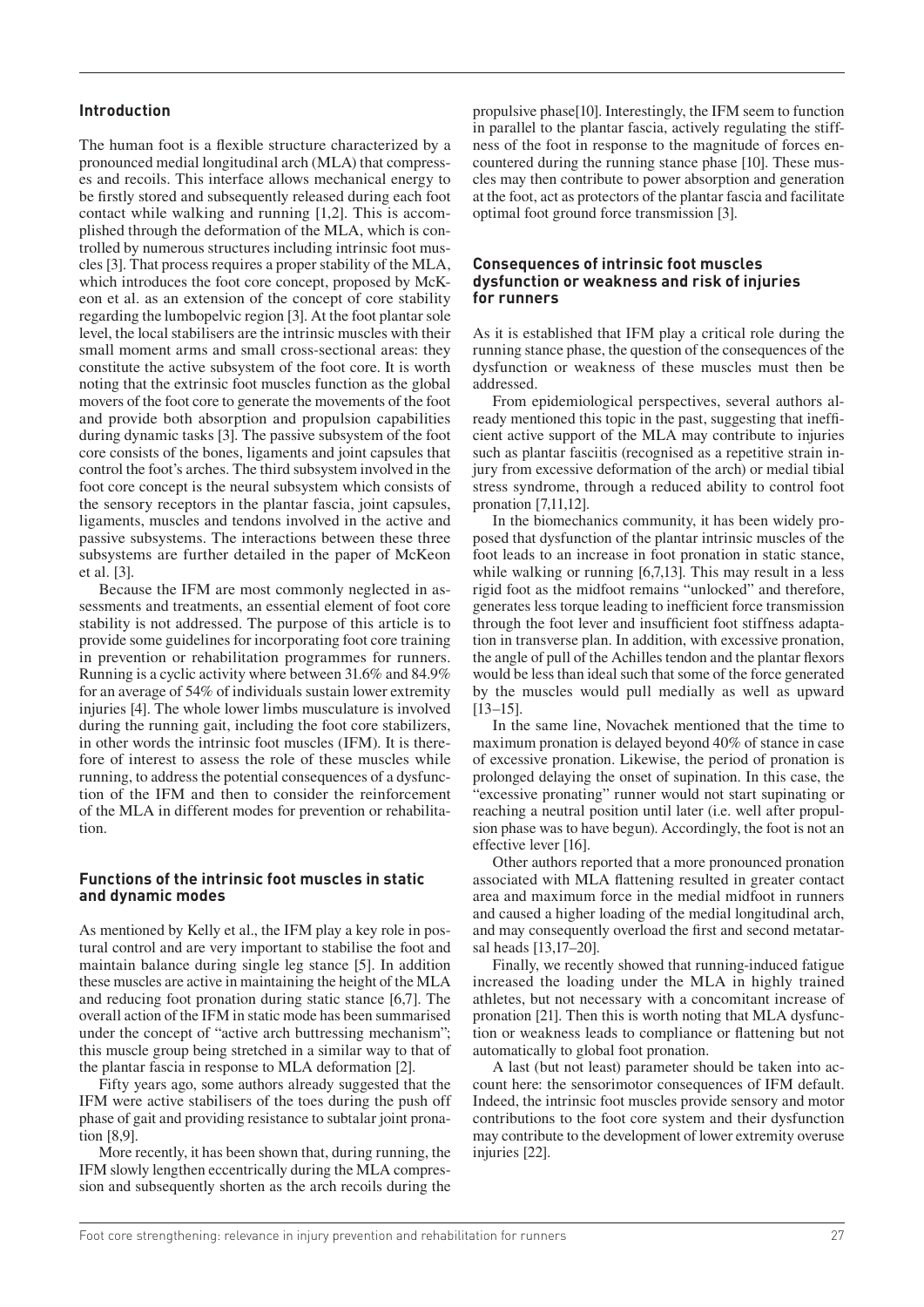## **Modalities of Medial Longitudinal Arch strengthening**

At this stage, it is critical to address the evidence based methods and techniques the clinicians may use in order to activate and strengthen the IFM in order to optimize the MLA control.

## *Short foot exercise*

The main exercise in foot core training is the "short foot exercise", enhancing the volitional control of the IFM [3,23,24]. In this exercise, the patient is asked to contract the IFM in an isolated way in order to raise the MLA (Figure 1). The patient learns to activate the IFM through the short foot exercise in a seated position, the demands of the exercise should be gradually progressed to more challenging activities in double- and single-limb standing and landing. Four weeks of short foot exercise training has been shown to improve both local foot postural control (maintaining an arch during standing activities) and dynamic single-leg balance [24].

## *Neuromuscular electrical stimulation of the Intrinsic Foot Muscles*

A complimentary modality for the volitional strengthening of IFM is neuromuscular electrical stimulation (NMES) of the IFM, which appears promising as a tool in rehabilitation and prevention [24].

First of all, this technique can be used to educate patients during the initial stages of rehabilitation or prevention programmes by allowing them to understand (and feel) the precise biomechanics of foot function with involuntary activation of the IFM rather than trying to have them figure out how to activate these muscles voluntarily.

The incorporation of this innovative modality on the IFM has been shown to enhance foot postural control and plantar pressure profiles during running [24–26].

Our former experimentations suggested that NMES of IFM can decrease the navicular drop through a 3-week program including three sessions a week or can be used in combination with other exercises during a 5-week protocol resulting in a lateral shift of the foot plantar pressure patterns, which means a decrease of the MLA loading during running [13,25,26].

In addition, Gaillet et al. reported that a single 20-minute NMES session of the abductor hallucis induced an immediate inversion in standing position, which persisted 2 months later most likely due to the plasticity of spinally mediated abductor hallucis afferent connections [27]. James et al. reported also that a single 20-minute session of high-frequency, low-intensity wide-pulse NMES over the same muscle showed interesting effects during walking, such as an increase in forefoot eversion with concomitant rearfoot inversion in the frontal plane and rearfoot-dominated adduction in the transverse plane [28].

These latter findings over a single treatment session confirm the mechanical effect of NMES as a modality of primary interest regarding its neurologic-related effect rather than the strengthening effect [22].

In terms of practical set-up, the patients should stand with the feet on the ground. The electrical stimulator should deliver NEMS as following for instance: 15 minutes duration, around 75 NEMS contractions completed during each training session. Two electrodes are placed behind the head of the first metatarsal to stimulate the medial arch intrinsic muscles (Figure 2). Biphasic symmetric regular-wave pulsed currents (85 Hz) lasting 400 ms are delivered. Each 4-second steady tetanic stimulation is followed by an active rest period lasting 8 seconds [22,25,26]. Another type of protocol is available, as prescribed by James et al.: high-frequency, low-intensity wide-pulse NMES [28].

Regarding proper strengthening programme, patients should perform an average of 9 to 12 NMES sessions throughout 3 to 5 weeks. Initially the patients begin in double-leg stance and progress to single-leg stance activities [22].

It is also recommended to integrate NMES of the IFM in dynamic tasks like hoping, bouncing or landing as soon as possible during the progression [3,22].

## **Relevance in injury prevention and rehabilitation for runners**

This is worth reminding that the foot sole (and by extension the IFM) is the interface between the body and the ground while running. Nevertheless when examining the literature associated with treatment for "overabsorption" types of injuries, evidence for the function of IFM and targeting improvement in their function is very minimal. We hardly think that this period is over and then we recommend that foot core strengthening exercises must be a component of a multifactorial rehabilitation programme [22].



**Figure 1 (A and B):** The short foot exercise, A: Starting rest position and B: Intrinsic foot muscles activated. Please note the flexion of the first phalange while activating the intrinsinc foot muscles and the augmented distance between the tiptoe and the tape due to foot shortening.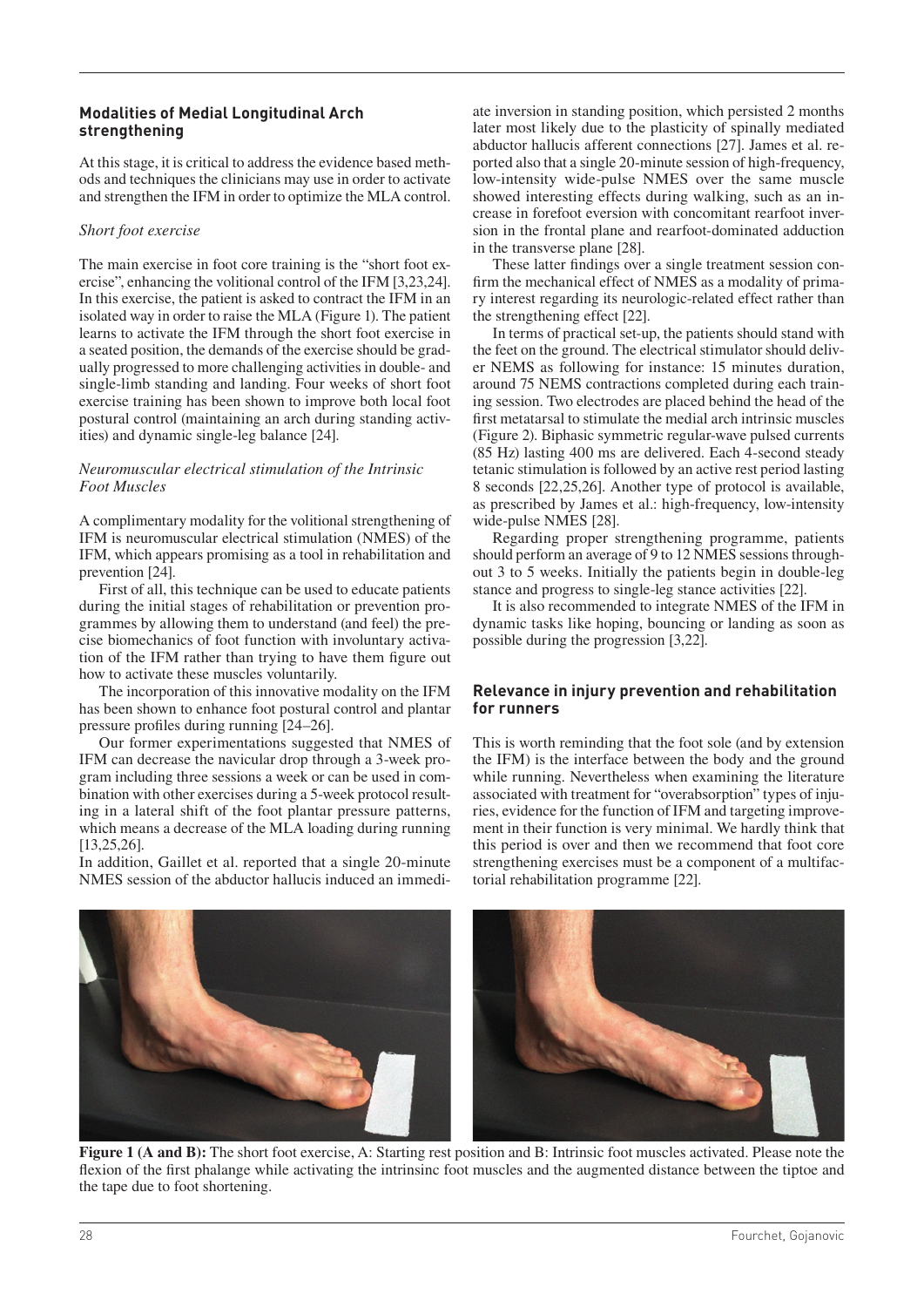

**Figure 2:** Localisation of the electrodes for neuromuscular electrical stimulation programme of the intrinsic foot muscles.

Firstly the foot core strengthening protocol may beneficiate the runners affected by excessive pronation related injuries or in other words injuries resulting from a cascade of risk factors including MLA weakness or dysfunction as well as real overpronation. There is a large cohort of injuries that may be integrated in this subgroup (e.g. medial tibial stress syndrome, medial metarsalgia and metatarsal stress fracture, Achilles and posterior tibialis tendinopathy, plantar fasciopathy, Patello femoral pain syndrome …) [13,29–33].

In addition we know that any injury keeping the runner out of running during a relatively long period is going to result in a detraining and amyotrophy process [24]. We assume that the IFM must be stimulated and maintained during such an inactive period in order to prepare the "return to play" phase.

Nevertheless, rehabilitation is probably not the sole field where the foot core training should be applied. The widely unexplored topic of injury prevention should also take some benefit from this concept. It is proposed that the short foot exercise for instance should be integrated in any proprioception-targeted injury prevention programme or sometimes NMES of the IFM in the strength and conditioning sessions at the gym (simultaneously with squatting or dead lifting for example).

In the same line, we can notice the development of numerous running clinics or running education centres around the world; most of the time, one of the targets of the proposed sessions is to educate the runner to the midfoot strike running technique in order to prevent excessive passive impact force at the foot strike [34]. It is worth noting that very progressive protocols have been set-up in order to prepare the calves muscles that are much more solicited with that technique [34]. We assume that promoting and enhancing as well the foot core training in such transition programmes is a must, as these muscles are in the frontline in the shock absorption and in the propulsion phases.

## **Conclusion**

Dynamic foot control is of primary interest for runners' health and performance. Overuse injuries related to medial longitudinal arch control may be related to impairments in foot stabilization at the stance phase of running, which led to increased tissue stresses or malalignments. Training the intrinsic foot muscles may offer benefit to the foot core system by increasing the medial longitudinal arch stiffness and ability to cope with changing demands of dynamic foot control. Practicing the different techniques of strengthening in rehabilitation or in training may offer an excellent strategy for reducing the incidence or preventing the effects of lower extremity overuse injuries related to poor foot control. In order to fully validate this strategy, further studies are required, assessing the effect of the foot core stability protocol on running-related injury prevalence and recurrence.

## **Practical implications**

- The medial longitudinal arch actively controlled by the intrinsic foot muscles allows mechanical energy to be stored and subsequently released during each foot contact while running.
- Four weeks of short foot exercise training improve both local foot postural control and dynamic single-leg balance.
- Intrinsic foot muscles strengthening using neuromuscular electrical stimulation enhances foot postural control and plantar pressure profiles during running.
- Foot core strengthening programme should be implemented in lower limbs rehabilitation plans and in strength and conditioning training sessions for runners.

## **Corresponding authors**

François Fourchet, PT, PhD Motion Analysis Laboratory Department of Physiotherapy Hôpital La Tour, Réseau de Soins Avenue J.-D. Maillard 3 1217 Meyrin (GE) francois.fourchet@latour.ch Phone: + 41 22 719 75 57

Boris Gojanovic, MD Health & Performance Medical Director Swiss Olympic Medical Center Hôpital de La Tour 1217 Meyrin (GE) boris.gojanovic@latour.ch Phone: +41 22 719 65 65

#### **References**

- 1. Kelly LA, Cresswell AG, Racinais S, Whiteley R, Lichtwark G. Intrinsic foot muscles have the capacity to control deformation of the longitudinal arch. J R Soc Interface. 2014;11(93):20131188.
- 2. Leardini A, Benedetti MG, Berti L, Bettinelli D, Nativo R, Giannini S. Rear-foot, mid-foot and fore-foot motion during the stance phase of gait. Gait Posture. 2007;25(3):453–62.
- 3. McKeon PO, Hertel J, Bramble D, Davis I. The foot core system: a new paradigm for understanding intrinsic foot muscle function. Br J Sports Med. 2015;49(5):290.